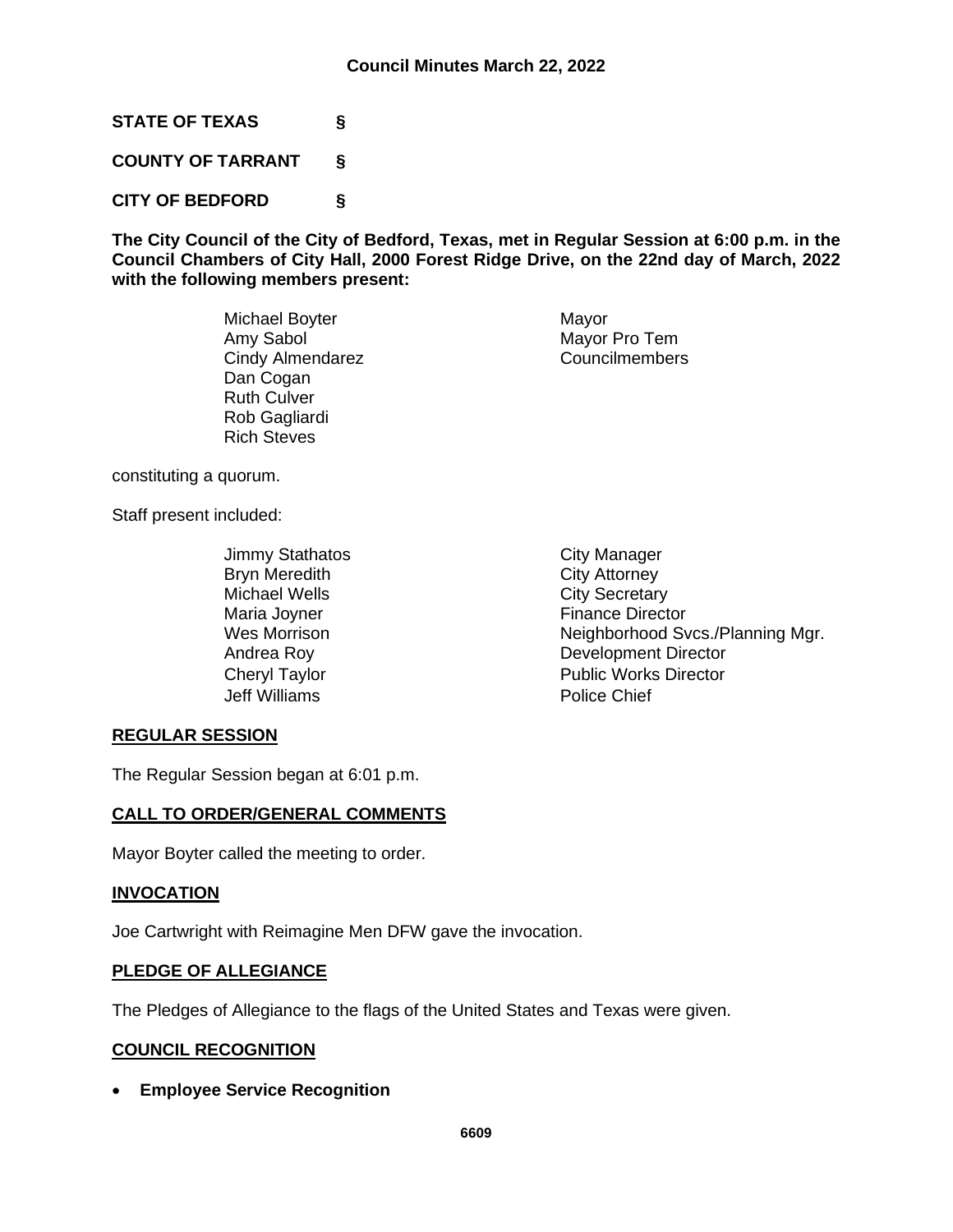The following employees received recognition for dedicated service and commitment to the City of Bedford:

Ramon Villarreal, Public Works Department – 5 years of service Joey Gauger, Police Department – 25 years of service

## • **Proclamation recognizing the week of April 10-16, 2022 as National Public Safety Telecommunicators Week.**

Mayor Boyter read a proclamation recognizing the week of April 10-16, 2022 as National Public Safety Telecommunicators Week. Police Chief Jeff Williams and Dispatch Supervisor Amy James accepted the proclamation.

### **OPEN FORUM**

Nobody signed up to speak during Open Forum.

## **CONSIDER APPROVAL OF ITEMS BY CONSENT**

City Manager Jimmy Stathatos presented an overview of the items on the consent agenda.

Motioned by Councilmember Culver seconded by Councilmember Gagliardi, to approve the following items by consent:1, 2, and 3.

Motion approved 7-0-0. Mayor Boyter declared the motion carried.

**1. Consider approval of the following City Council minutes: a) March 8, 2022 regular meeting**

This item was approved by consent.

**2. Consider a resolution approving an amendment to the interlocal agreement between the cities of Bedford, Euless, and Hurst for combining efforts for the provision of a teen court program in municipal court.**

This item was approved by consent.

**3. Consider a resolution authorizing the City Manager to enter into a professional services agreement with Teague Nall & Perkins, Inc. in the amount of \$122,210 for the design of the Deuce Drive Water, Sewer, and Street Reconstruction project.**

This item was approved by consent.

#### **NEW BUSINESS**

**4. Public hearing and consider an ordinance amending Chapter 6 of Appendix B of the City of Bedford Zoning Ordinance by amending Section 6.4.A regarding the composition of the Board of Adjustment members; and by amending Section 22-31 of the Code of Ordinances regarding the composition of the Building and Standards Commission.**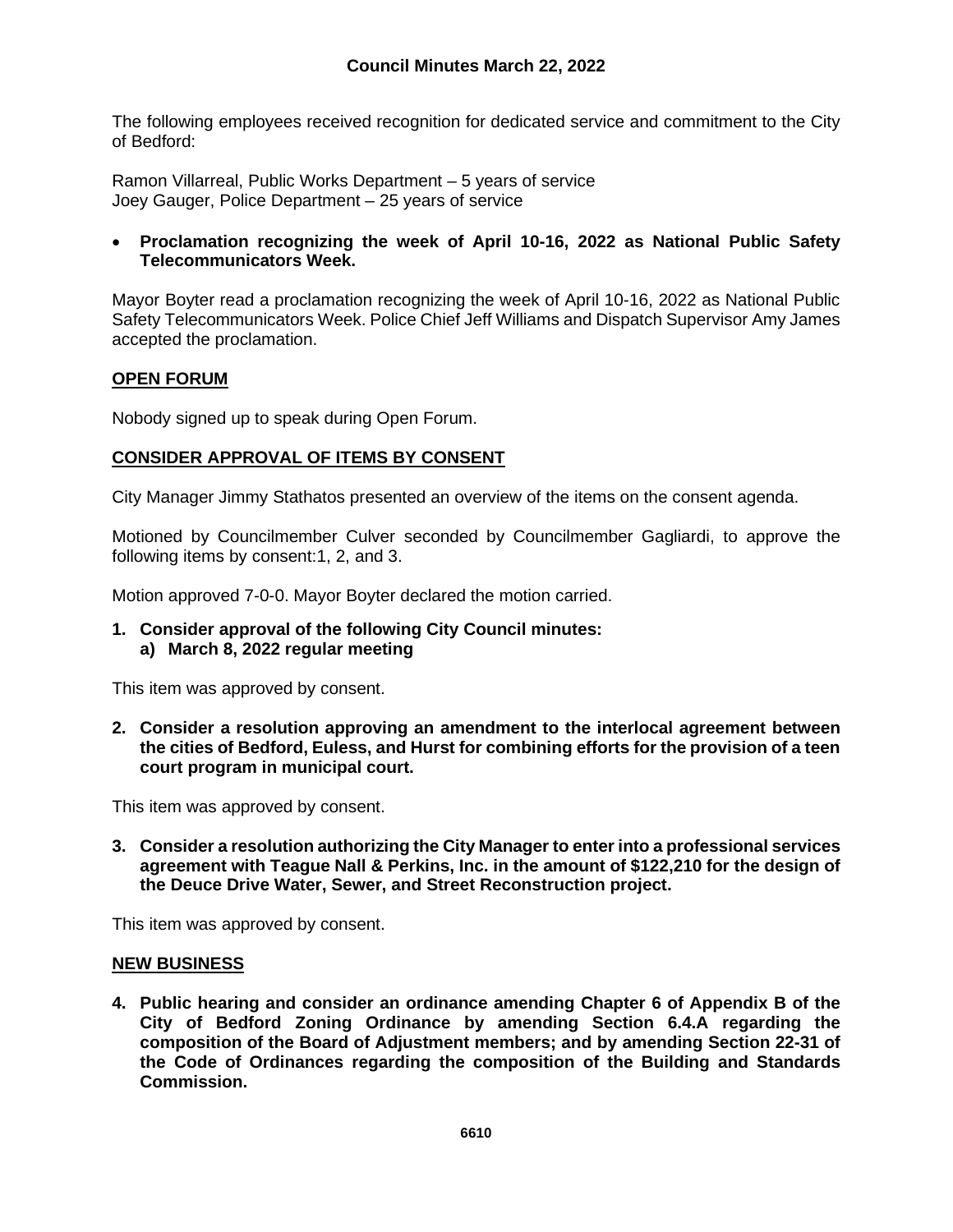Planning Manager Wes Morrison presented information regarding this item, which was a request from Council that amends the Zoning Ordinance by altering the composition of alternates for the Zoning Board of Adjustment and Section 22-31 of the Code of Ordinance by altering the membership of the Building and Standards Commission. The Planning and Zoning Commission recommended approval of the requested amendments. In response to a question from Council, Mr. Morrison stated the reasoning behind the amendments is to make more efficient use of the City's Boards and Commissions.

Mayor Boyter opened the public hearing at 6:19 p.m.

Nobody chose to speak during the public hearing.

Motioned by Councilmember Cogan, seconded by Mayor Pro Tem Sabol, to approve an ordinance amending Chapter 6 of Appendix B of the City of Bedford Zoning Ordinance by amending Section 6.4.A regarding the composition of the Board of Adjustment members; and by amending Section 22-31 of the Code of Ordinances regarding the composition of the Building and Standards Commission.

Motion approved 7-0-0. Mayor Boyter declared the motion carried.

### **5. Consider a resolution authorizing the City Manager to enter into an agreement with Andale Construction, Inc. in an amount not to exceed \$275,000 for High Density Mineral Bond (HA5TM) through an interlocal agreement with the City of Hurst.**

Public Works Director Cheryl Taylor presented information regarding this item. She stated one of the items in the Street Improvement Economic Development Corporation (SIEDC) five-year strategic plan was to consider expanding maintenance options for the street maintenance program. She stated the HA5TM high density mineral bond is durable and performs longer than other conventional treatments and can extend the design life of the existing streets. She discussed other cities that have used the product, including Hurst, and presented examples of streets in Hurst where the products were used. Ms. Taylor stated the SIEDC Board approved a trial application of HA5TM and presented an overview of the streets that would be slated for the application. She presented the communication plan from both the City and Andale Construction, including websites, social media, signage, door hangers, and fliers as well as contacting the necessary City Departments, Republic Services, and the Post Office. She further presented an overview of the timing and process for applying HA5TM, including the closure of streets.

There was discussion on previous products used in the City; the communication plan; and issues related to people driving on the product before it is complete, including damage to vehicles. In response to questions from Council, Ms. Taylor stated staff did not go out to bid but are utilizing an interlocal agreement with Hurst. They further reached out to other cities that used the product. There was discussion on products made by Polycoat located in Bedford. Ms. Taylor stated the HA5TM product has a five-year warranty. There was further discussion on using the product on streets that have only one access point, phasing of the project, and the contractor agreeing to do work on Saturdays for a street adjacent to a school.

Motioned by Councilmember Culver, seconded by Councilmember Gagliardi, to approve a resolution authorizing the City Manager to enter into an agreement with Andale Construction, Inc. in an amount not to exceed \$275,000 for High Density Mineral Bond (HA5TM) through an interlocal agreement with the City of Hurst.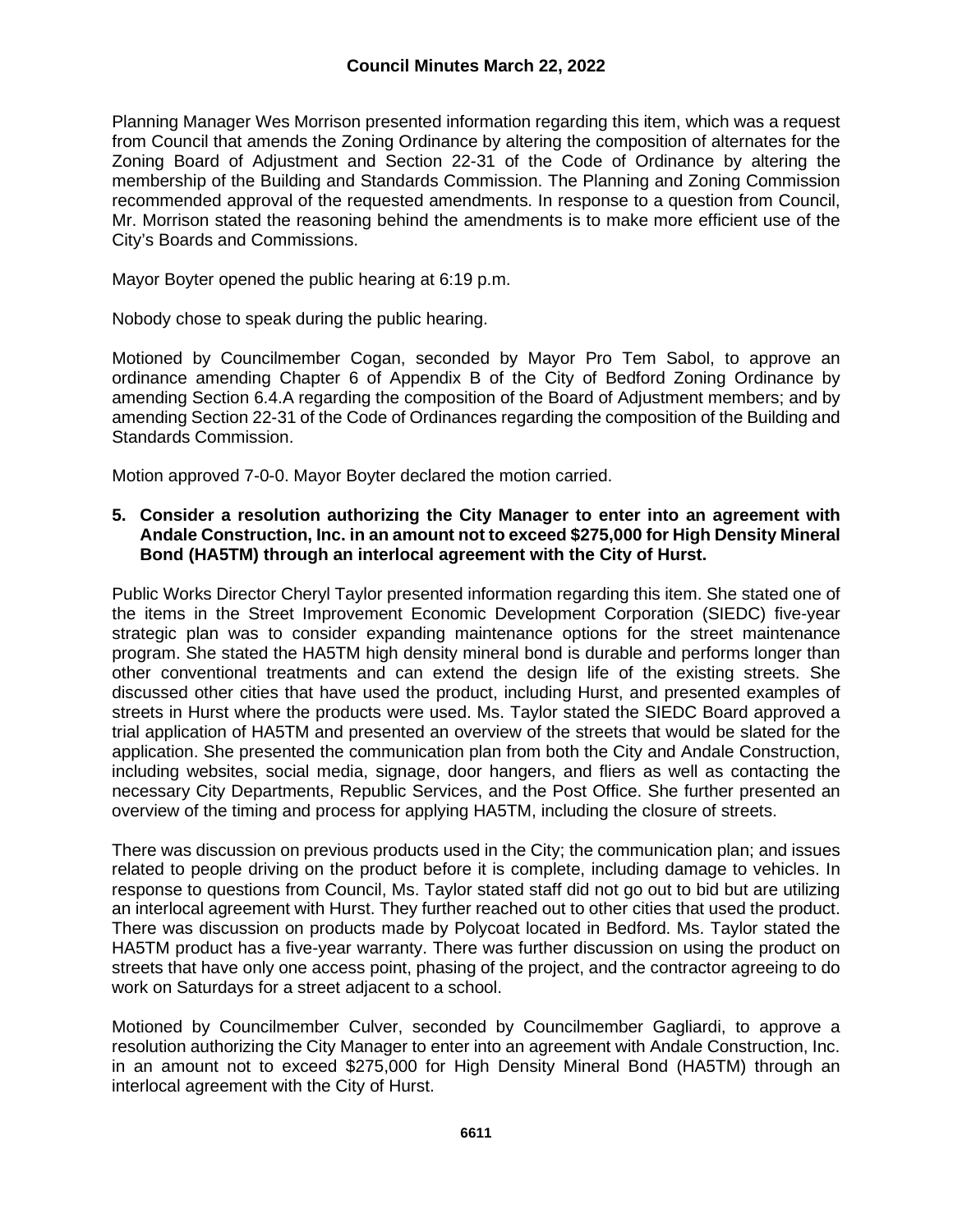Motion approved 7-0-0. Mayor Boyter declared the motion carried.

#### **6. Consider a resolution authorizing the City Manager to enter into a professional services agreement with Freese and Nichols, Inc. in the amount of \$22,756 for the Forest Drive geomorphic channel assessment.**

Ms. Taylor presented information regarding this item, which is for a channel assessment along the first three phases of the Rustic Woods subdivision from Forest Drive to Cummings Drive. A previous hydraulic analysis of the channel was performed in the City's 2002 master drainage study, which concluded that the hydraulic capacity was adequate and reported relatively higher flow velocities within the channel. The recommendation was that the City continue to monitor the channel for erosion. Ms. Taylor stated the scope of the project assessment includes acquiring topography of the existing channel, photographic documentation of the channel conditions, and field documentation of soils to estimate erodibility in the channel. The project deliverables will be an assessment report detailing erodibility of the channel, any permitting requirements for stabilization alternatives, and conceptual alternatives with preliminary cost estimates as appropriate. The time frame for the work is approximately three to four months, beginning in April or May, with a final report to the City in August. Ms. Taylor stated this item came about due to concerns from residents regarding drainage issues and erosion during discussions about a new development close to the subdivision.

In response to questions from Council, Ms. Taylor stated a master drainage study should be performed every five or ten years, but it is unusual to see a recommendation for just monitoring. There was discussion on the scope of the assessment.

Motioned by Councilmember Steves, seconded by Councilmember Gagliardi, to approve a resolution authorizing the City Manager to enter into a professional services agreement with Freese and Nichols, Inc. in the amount of \$22,756 for the Forest Drive geomorphic channel assessment.

Motion approved 7-0-0. Mayor Boyter declared the motion carried.

### **7. Consider a resolution of the City of Bedford, Texas approving the American Rescue Plan Act Appropriation Plan; and recognizing and appropriating expenditures within the Fiscal Year 2022 Coronavirus Local Fiscal Recovery Fund Budget.**

City Manager Jimmy Stathatos presented information regarding this item. The items to be funded include \$85,000 for a vehicle lift for the Public Works Fleet Division to accommodate vehicles up to 30,000 pounds, including emergency vehicles; \$500,000 for an emergency generator and equipment as part of the state required emergency preparedness plan; \$135,000 for a hydroexcavating vacuum trailer; \$30,000 Supervisory Control and Data Acquisition (SCADA) system; \$23,000 for a confined space entry equipment to inspect and repair manholes; \$21,000 for WinCan sewer televising software and equipment upgrades; \$15,000 for a hydraulic trench shield for completion of utility repairs; \$10,000 for Keytrak Guardian key management system; \$90,000 for a water well chemical feed pump replacement; and \$32,000 for online chlorine analyzers for water distribution facilities. The total amount of the funded items would be \$941,000.

Motioned by Councilmember Gagliardi, seconded by Councilmember Almendarez, to approve a resolution of the City of Bedford, Texas approving the American Rescue Plan Act Appropriation Plan; and recognizing and appropriating expenditures within the Fiscal Year 2022 Coronavirus Local Fiscal Recovery Fund Budget.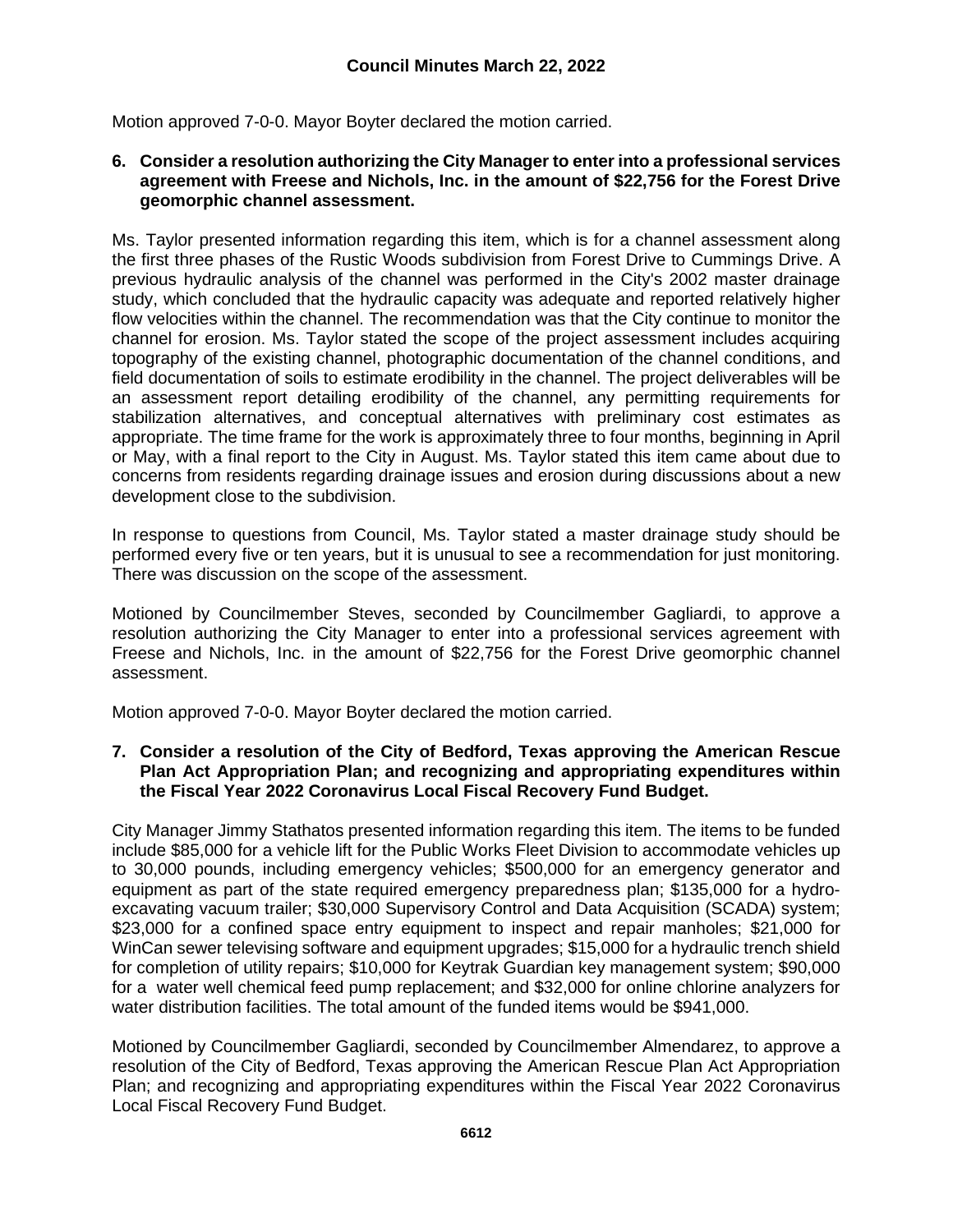Motion approved 7-0-0. Mayor Boyter declared the motion carried.

# **8. Mayor/Council Member Reports**

Mayor Boyter reported that he and Councilmember Steves attended a ceremony on March 19 at American Legion Post 379 where they received a historical marker in their honor. He congratulated everyone at Post 379 and hoped Council could recognize them soon.

# **9. City Manager/Staff Reports**

## **a) Smoking Ordinance**

Mr. Stathatos stated the current smoking ordinance allows a business that derives more than 50 percent of its revenue from alcohol sales to have smoking. He asked for Council direction on tightening those regulations in terms of removing the exemption to where only certain areas can have smoking. He stated that the ordinance also allows smoking within ten feet of a building, including for those that do not allow smoking inside. He discussed whether to make the changes retroactive and other cities that have established timeframes for businesses to come into compliance. He felt the intent of the previous changes to the smoking ordinance were to grandfather certain places, but it also removed many regulations. He discussed surveying regulations in other cities.

There was discussion on the number of establishments in Bedford that exceed the 50 percent alcohol revenue and allow smoking; allowing Council a few weeks to contemplate and coming back for a follow-up discussion; the stipulations that were in place prior to the changes to the smoking ordinance, including ventilation; and the impact to establishment's revenue and the financial impact of changes to the smoking ordinance. Development Director Andrea Roy stated that a restaurant or bar can also sell tobacco products in their establishments under the current smoking ordinance, while cigar shops require a specific use permit.

## **b) Bike the Blue**

Mr. Stathatos reported the City is partnering with Bike the Blue, on who's board both Councilmember Culver and her daughter Stephanie serve. He stated Police Chief Jeff Williams has put a heavier emphasis on community policing and one of the easiest and best ways to enter communities and neighborhoods is on bikes. Bike the Blue will provide ten bikes for the Department for use by the officers and volunteers.

Councilmember Culver stated the program was started by her daughter five years ago, and she has partnered with Tarrant County in numerous communities and cities. They are excited to bring the program to Bedford and the goal is to have some of the bikes ready for the opening of Generations Park at the Boys Ranch.

## **10. Take any action necessary as a result of the Executive Session.**

Executive Session was not held.

## **ADJOURNMENT**

Mayor Boyter adjourned the meeting at 7:05 p.m.